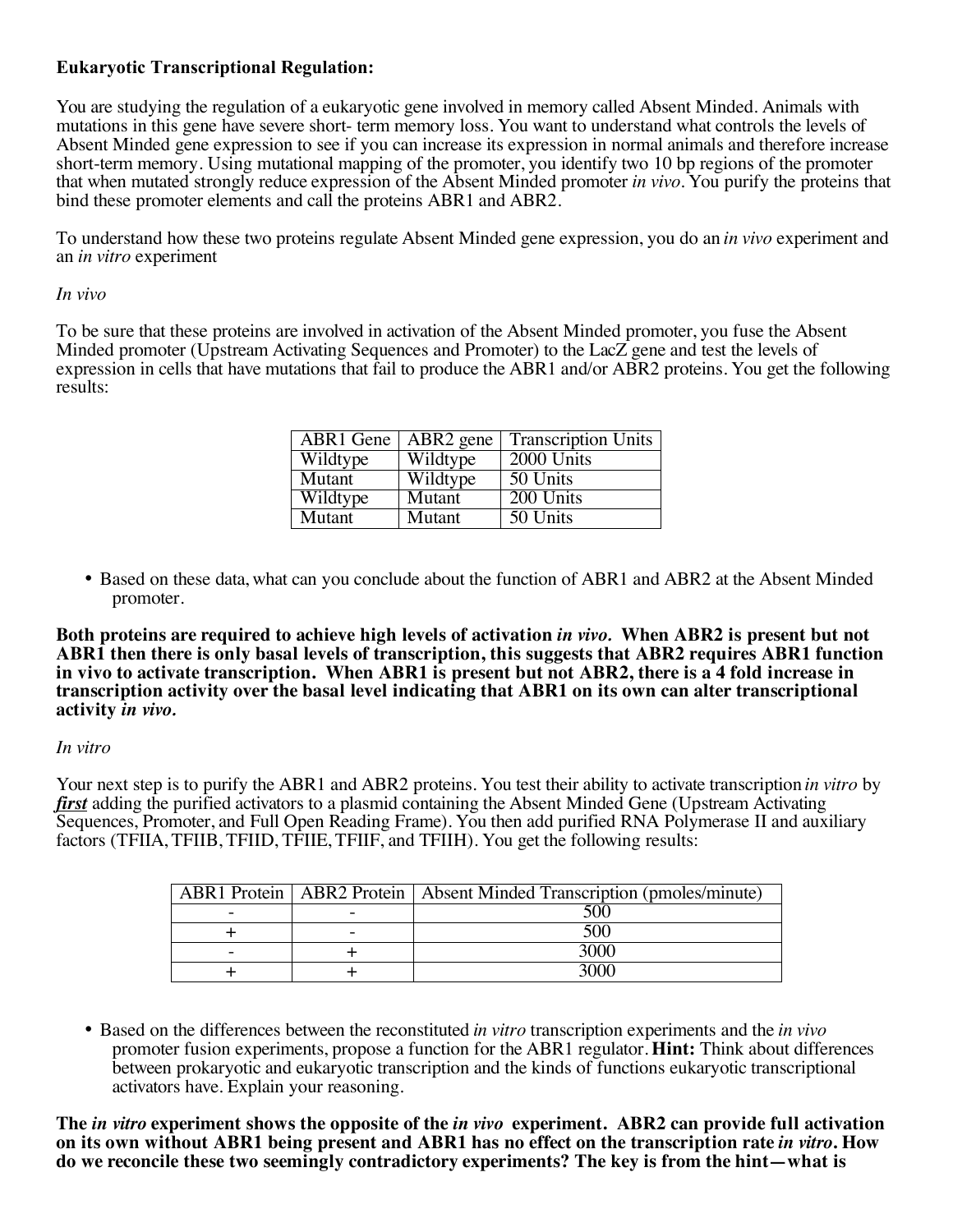**different about eukaryotic transcription……….nucleosomes. The eukaryotic transcriptional machinery has to deal with the presence of nulceosomes. They do this by using histone acetyl-transferases and histone remodeling machines to loosen DNA and move nucleosomes. So one model to explain our data is that ABR1 is a histone acetyl-transferase that is required** *in vivo* **(with nucleosomes) but not** *in vitro* **(no nucleosomes) for ABR2 function. ABR2 must bind to the DNA to activate transcription. In the** *in vivo* **experiment, ABR1 must be present to loosen the DNA around the nucleosomes and provide access to the DNA for ABR2.** *In vitro,* **there are no nucleosomes and so ABR1 is not needed and has no affect on transcription on its own. ABR2 can bind and activate high levels of transcription on its own when no nucleosomes are around. The increase in** *in vivo* **transcription by ABR1 alone is likely do to the change in nucleosome binding that allows a higher level of basal transcription.**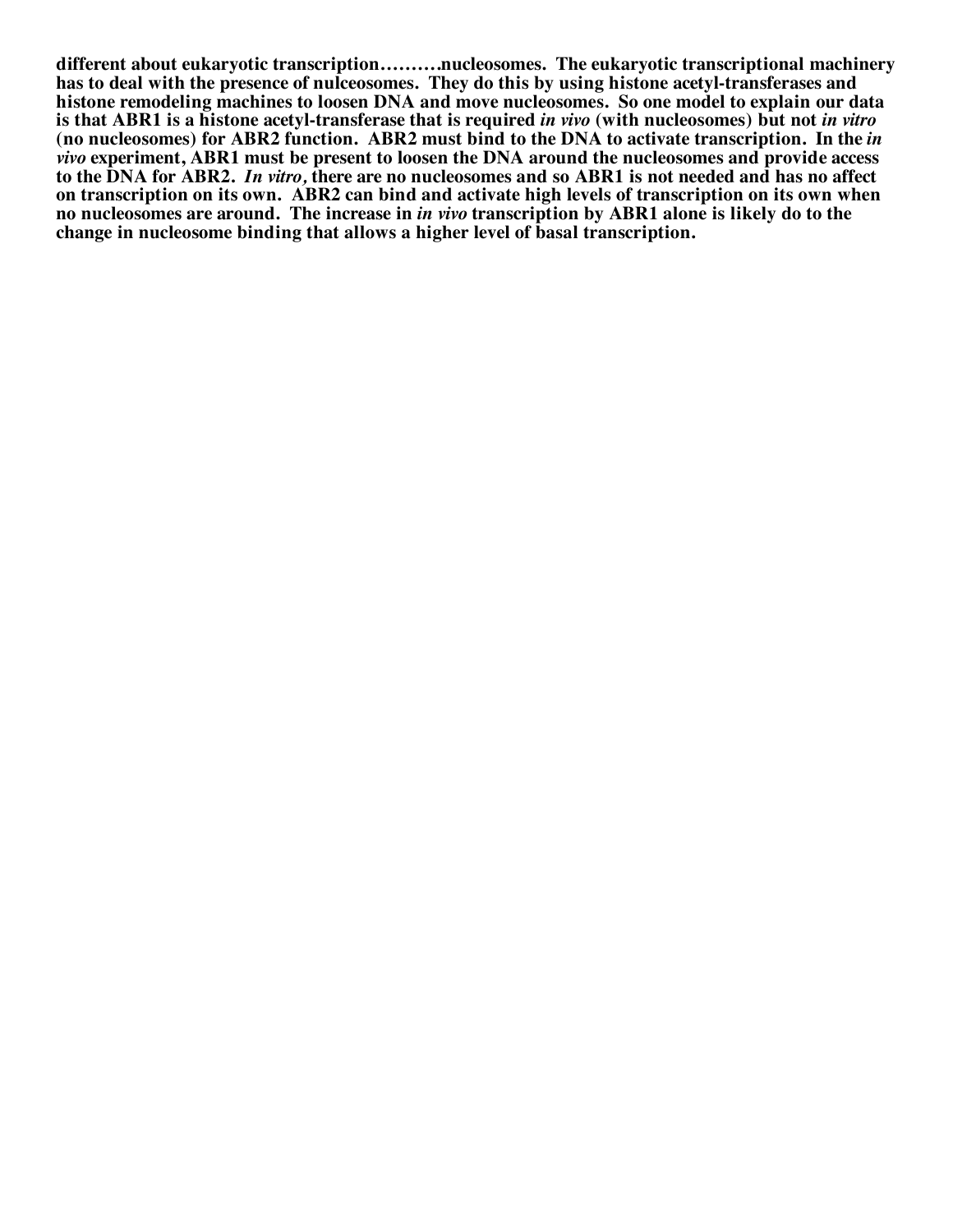You are interested in studying the expression of the *mudblood* gene. The structure of the genomic coding region for the *mudblood* gene is shown below (Exons are boxes; Introns are lines). You isolate all the mRNAs from cells expressing this gene, run the mRNA on a gel, and then transfer the mRNAs to a membrane in order to do a northern blot. In order to study the mRNAs made by this gene, you make a radiolabled DNA probe that corresponds to the DNA sequence found in exon 1. After hybridizing this probe to the membrane you made, you observe three different bands on the autoradiograph of your northern blot. Your results are shown on the right.



• What process is occurring to produce this pattern?

## **Alternative Splicing**

• What can you conclude about the composition of bands A, B, and C that you observe on your northern blot?

**Band A: Exon 1-4 spliced together Band B: Exon 1,2, and 4 spliced together Band C: Exon 1,3 and 4 spliced together**